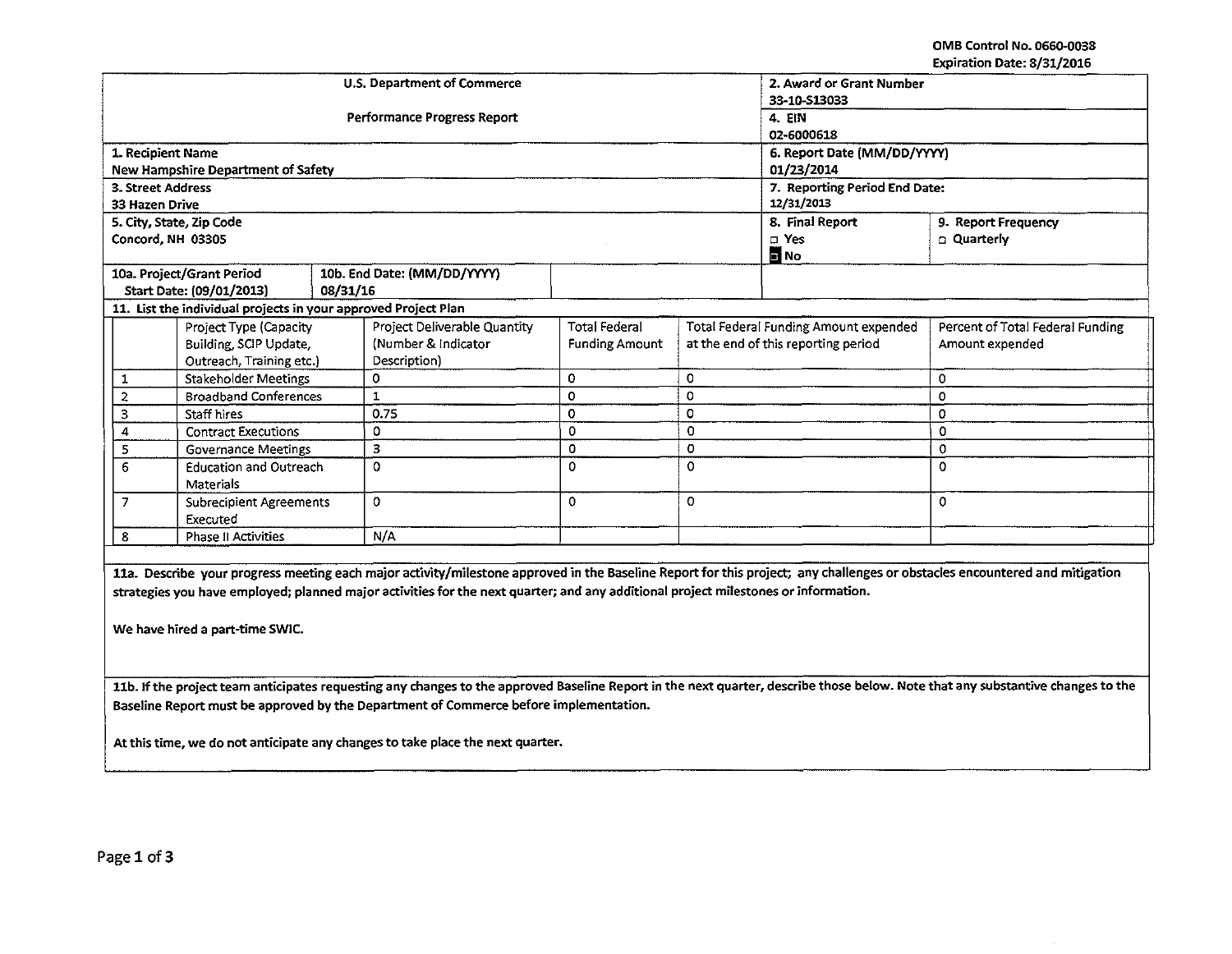llc. Provide any other information that would be useful to NTIA as it assesses this project's progress.

Although not within this reporting quarter, NH DOS received approval from the State legislature (01·15-2014} to formally accept these grant funds and establish financial accounting capabilities. Progress to date has been taking measures to develop the Governance that will provide authority to the Statewide lnteroperability Executive Committee (SIEC) through an Executive Order signed by the Governor of New Hampshire. Expected to be also signed by the Governor as well is the "single point of contact" transitioned to the newly hired NH-SWIC. Information provided by conference calls with NTIA and along with US DHS EOC has allowed NH to select a date (March 20<sup>th</sup>, 2014) for the Broadband 101/Pianning Technical Assistance (TA) along witb the Executive Summary and an informational session about FirstNet. Progress regarding FirstNet and defining the SWIC's position has been to collaborate with FEMA Region 1 States through regional planning sessions. Attendance to the NCSWIC and RECCWG conferences, along with FirstNet Webinars has been instrumental in this capacity.

lld. Describe any success stories or best practices you have identified. Please be as specific as possible.

| N/A                                                                                                                                           |                                                                                                                                                            |                          |       |                            |                                                          |                                              |             |                                                |                                                 |                        |
|-----------------------------------------------------------------------------------------------------------------------------------------------|------------------------------------------------------------------------------------------------------------------------------------------------------------|--------------------------|-------|----------------------------|----------------------------------------------------------|----------------------------------------------|-------------|------------------------------------------------|-------------------------------------------------|------------------------|
| 12. Personnel                                                                                                                                 |                                                                                                                                                            |                          |       |                            |                                                          |                                              |             |                                                |                                                 |                        |
|                                                                                                                                               | 12a. If the project is not fully staffed, describe how any lack of staffing may impact the project's time line and when the project will be fully staffed. |                          |       |                            |                                                          |                                              |             |                                                |                                                 |                        |
| As stated in the Baseline/Expenditure Plan, NHDOS anticipates hiring a Program Manager/Business Systems Analyst in Q4.<br>12b. Staffing Table |                                                                                                                                                            |                          |       |                            |                                                          |                                              |             |                                                |                                                 |                        |
|                                                                                                                                               |                                                                                                                                                            |                          | FTE % | Project(s) Assigned        |                                                          |                                              |             |                                                |                                                 | Change                 |
| SWIC<br>0.75                                                                                                                                  |                                                                                                                                                            |                          |       |                            | Management and coordination of grant project activities. |                                              |             |                                                |                                                 |                        |
|                                                                                                                                               | 13. Subcontracts (Vendors and/or Subrecipients)                                                                                                            |                          | N/A   |                            | Add Row                                                  | and the company of the company<br>Remove Row |             |                                                |                                                 |                        |
|                                                                                                                                               | 13a. Subcontracts Table - Include all subcontractors. The totals from this table must equal the "Subcontracts Total" in Question 14f.                      |                          |       |                            |                                                          |                                              |             |                                                |                                                 |                        |
| Name                                                                                                                                          | <b>Subcontract Purpose</b>                                                                                                                                 | Type<br>(Vendor/Subrec.) |       | RFP/RFQ<br>Issued<br>(Y/N) | Contract<br>Executed<br>(Y/N)                            | Start<br>Date                                | End<br>Date | <b>Total Federal</b><br><b>Funds Allocated</b> | <b>Total Matching</b><br><b>Funds Allocated</b> | Project and % Assigned |
| N/A                                                                                                                                           |                                                                                                                                                            |                          |       |                            |                                                          |                                              |             |                                                |                                                 |                        |
|                                                                                                                                               | Add Row<br>Remove Row                                                                                                                                      |                          |       |                            |                                                          |                                              |             |                                                |                                                 |                        |
| 13b. Describe any challenges encountered with vendors and/or subrecipients.                                                                   |                                                                                                                                                            |                          |       |                            |                                                          |                                              |             |                                                |                                                 |                        |